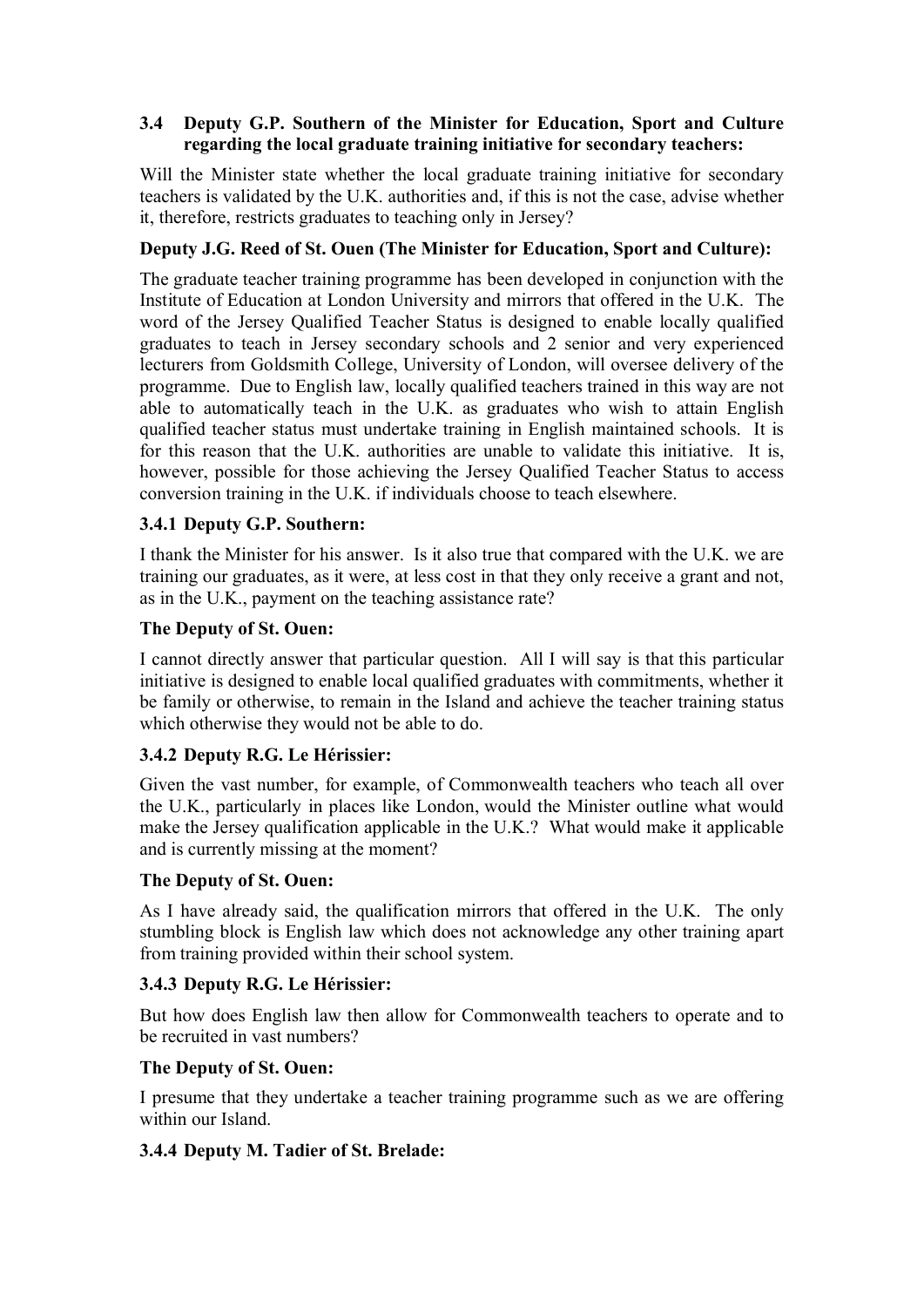The Minister said that the qualification obtained in Jersey would not automatically qualify someone to teach in the U.K. Does he mean that it would not qualify someone, full stop, because it seems that the word "automatically" is superfluous there? But, more importantly, when he talks about a conversion course being available in the U.K., is he simply talking about the P.G.C.E. (Postgraduate Certificate in Education) which is in itself in its own right a one year course? If not, is the conversion course also a year long?

## **The Deputy of St. Ouen:**

First of all I want to make one thing very clear. This scheme is primarily designed to train local people to access local jobs. With that in mind, it is acknowledged that in some instances teachers who qualify under the Jersey Qualified Teacher Status may choose to teach elsewhere at some time in the future. There is a conversion programme that is provided within the U.K. and I am led to believe the time for this conversion period is approximately one school term.

# **3.4.5 Deputy M. Tadier:**

Just to clarify then, is the Minister saying that the qualification has been deliberately set up to keep graduates in Jersey to teach?

## **The Deputy of St. Ouen:**

Not at all.

# **Deputy M. Tadier:**

Which is fine if that is the case. It is fine if that is the case.

## **3.4.6 The Deputy of St. Ouen:**

I do not know how much clearer I need to make the answer. This is designed primarily to enable local graduates to access local jobs in a properly managed and beneficial way. If the idea is for local graduates that want to train in England, I would suggest that they would go to England to take and undertake similar training that is provided within the U.K.

## **3.4.7 Deputy G.P. Southern:**

Can the Minister assure Members that he has clearly informed all participants on this course that they are receiving an inferior qualification and the not the equivalent of a D.Ed. (Diploma in Education) or Cert.Ed. (Certificate in Education) in the U.K. and do not qualify to teach in the U.K. as of right?

## **The Deputy of St. Ouen:**

I absolutely am frustrated by the question of Deputy Southern.

## **Deputy G.P. Southern:**

Has he informed all Members?

## **The Deputy of St. Ouen:**

 local graduates to access local jobs within our secondary schools. **[Approbation]** It Because this ... I am not giving way. This is designed specifically to help not hinder is not designed to support local people to train elsewhere. We have other mechanisms in place to allow that. Regarding the first question that the Deputy posed, all